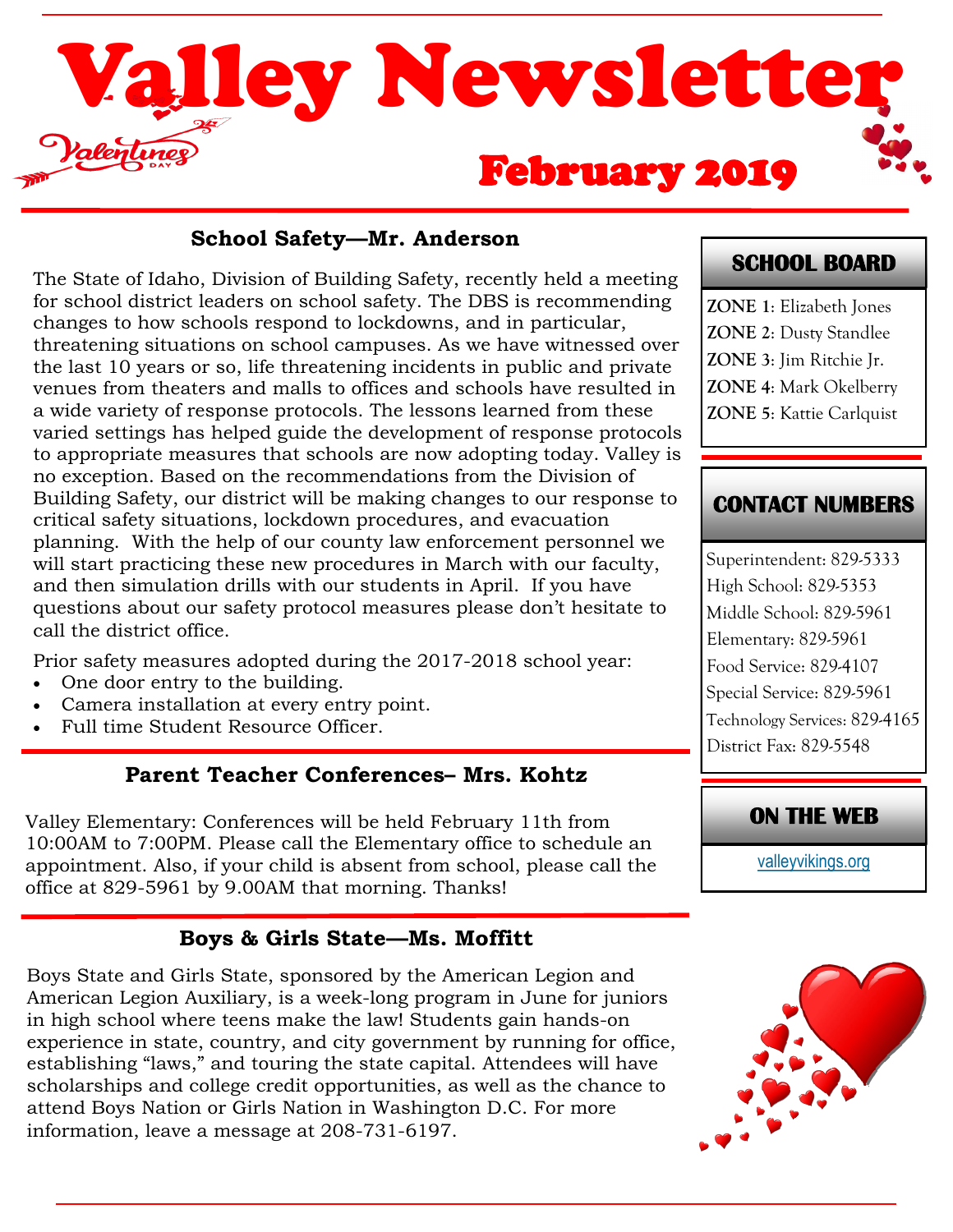## **Band-Mr. Eiler**

Greeting from the Music Department! With Spring Semester here the band is preparing for Solo and Ensemble in March and festival in April. But before that comes the Junior High Honor Band will perform on February 6th at the King Fine Arts Center at Burley High School. The band is also gearing up for District and State games for our wonderful Girl's and Boy's Basketball teams. We wish our players and coaches the best! Go Vikings!!

## **Residential Status Update-Mrs. Gallentine**

Parents and Community Members,

At this time, the school district is asking for assistance to renew student/family residential information. If your residential status has changed, please contact the office or Mrs. Gallentine at 208-829-5353.

#### **The residential statuses include:**

- In a shelter, motel, car or campsite (en un refugio, motel, el coche o el camping).
- With more than one family in the house or apartment due to loss of housing or economic hardship (Con mas de una familia en una casa o el apartmento debido a la vivenda or dificultades economicas).
- With friends or family members (other than parent/guardian) (Con amigos o miembros de la familia, de otra manera que padre/guardian).
- In a house or apartment (en una casa o el apartmento).

#### **If there are any questions regarding residency, please contact Mrs. Gallentine at 208-829-5353.**

## **Mr. VHS 2019—Mrs. Gordon**

Spirit week will be February  $5<sup>th</sup> - 8<sup>th</sup>$  celebrating our winter sports. A variety of activities will take place throughout the week and end with Mr. VHS on Friday, February 8<sup>th</sup> at 6:00 pm! Mr. VHS is a senior boy pageant where they will display their formal wear, talents, sportswear, and answer an impromptu question. A panel of judges will judge each event and one boy will be awarded the next 2019 Mr. VHS! Each boy will be auctioned off after the event in exchange for three hours of work. This event is a fundraiser to help the Valley Business Professionals of America students attend State at Boise, Idaho in March. Previous years fundraising has allowed students to attend with little to no cost to them personally. Many students were given the opportunity that might not have been financially possible without our amazing community's support. Tickets will be sold during lunch hours the week of the event. Tickets are \$2 in advance / \$4 at the door and kids under 10 are free. BPA is very thankful for the past support from the community and looks forward to an enjoyable evening in 2019!

**The following boys have been nominated for the 2019 Mr. VHS:** Braydon Bronson, Nikoli Carlquist, Salvador Castro, Adam Elorrieta, Zack Gomez, Masen Moffitt, Zane Mussmann, Jadyn Peltier, Jacob Schilz, and Jeremiah Schilz.